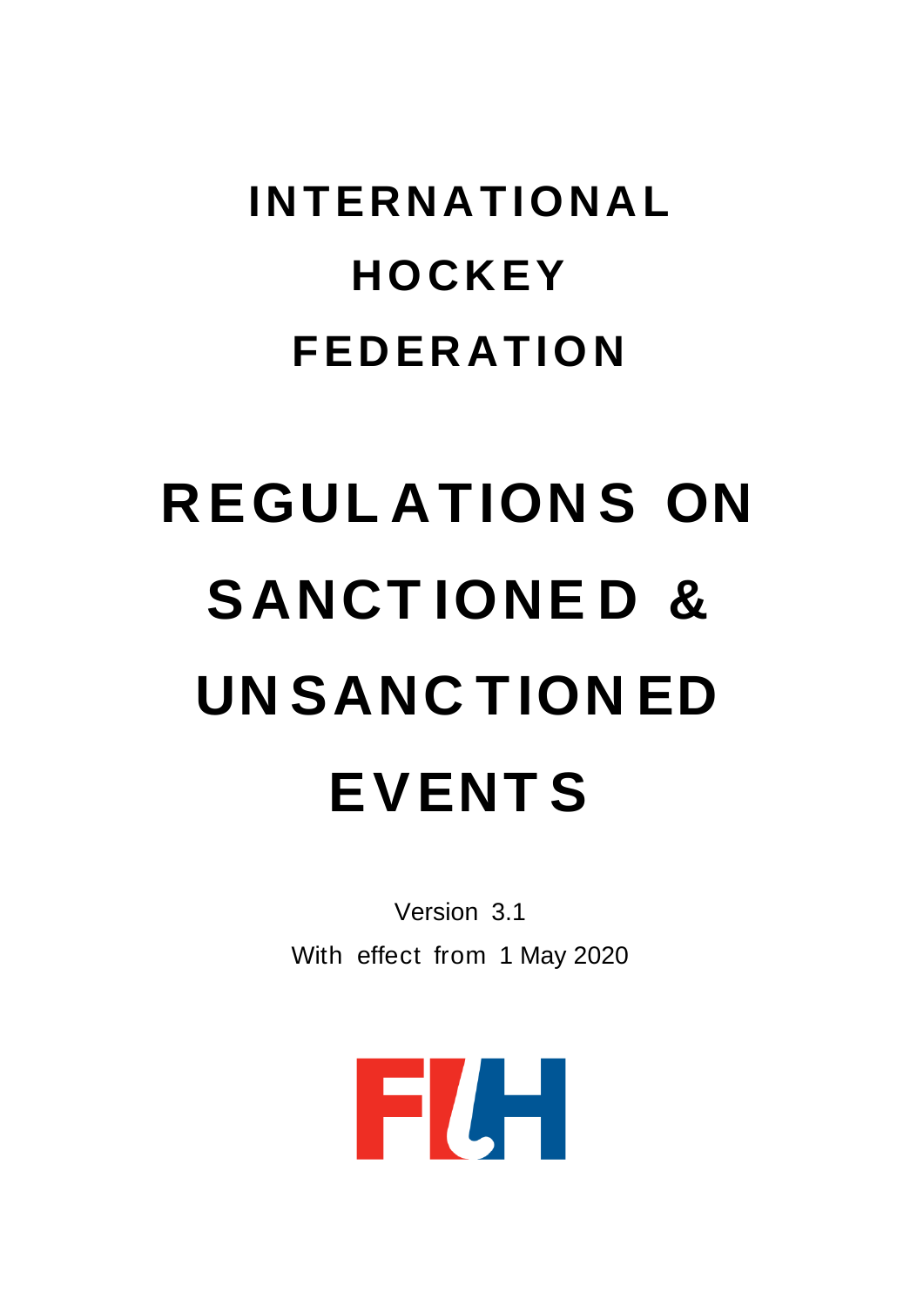## **REGULATIONS ON SANCTIONED AND UNSANCTIONED EVENTS**

## **TABLE OF CONTENTS**

### **Contents**

| ANNEX 1 - APPLICATION TO ORGANISE AN EVENT BY A THIRD PARTY 13 |  |
|----------------------------------------------------------------|--|
|                                                                |  |
|                                                                |  |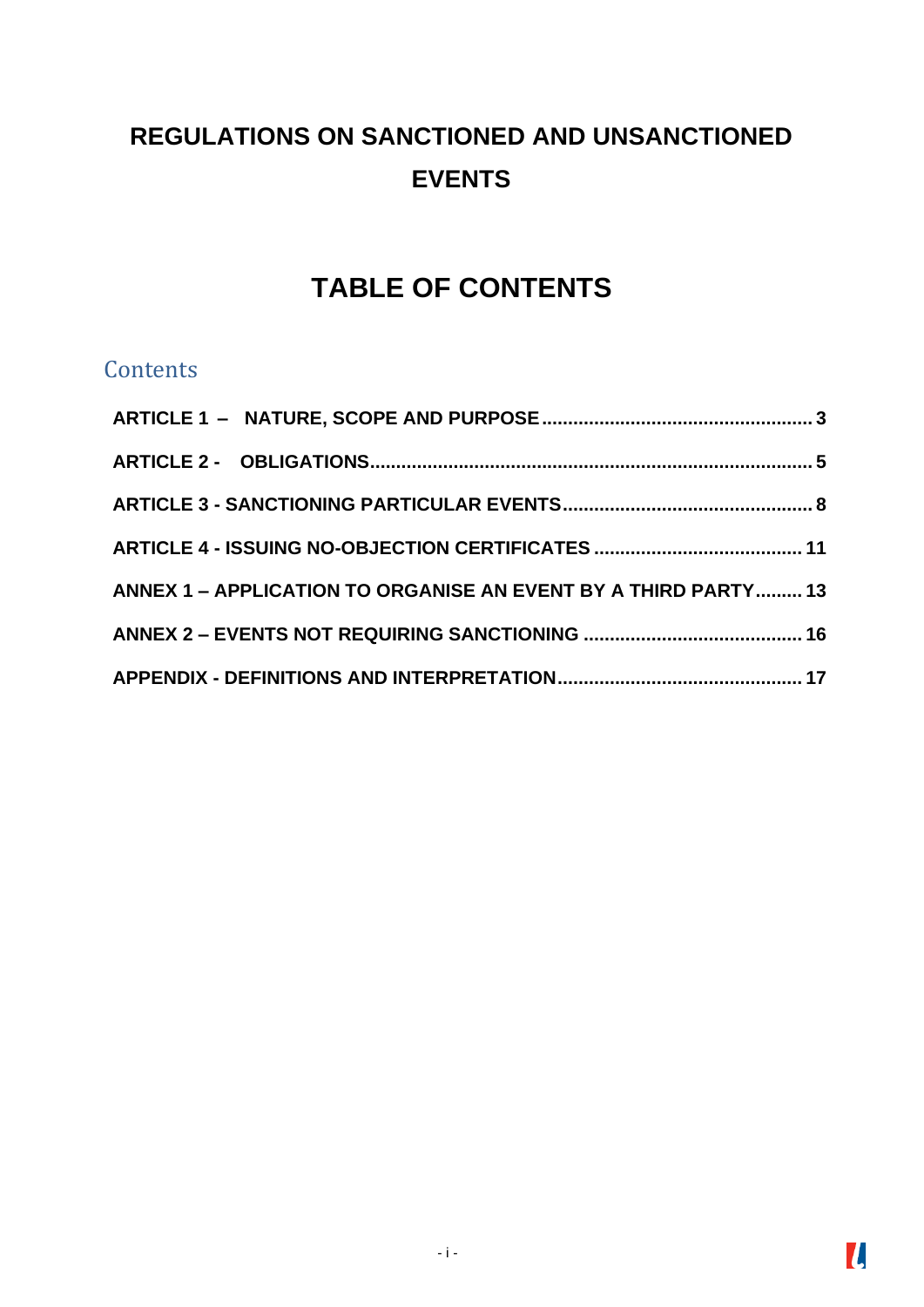#### <span id="page-2-0"></span>**ARTICLE 1 – NATURE, SCOPE AND PURPOSE**

- **1.1** These *Regulations* have been adopted by the *Executive Board*, in accordance with the *Statutes*, in recognition of the following fundamental sporting imperatives:
	- **1.1.1** The governance of the sport of *Hockey*, like most other sports, is organised in a pyramid structure, with *FIH* as the sole and exclusive international governing body, one *Continental Federation* recognised as the sole and exclusive governing body for each continent, and one *National Association* recognised and admitted into membership of *FIH* as the sole and exclusive national governing body for each country where the sport is played.
	- **1.1.2** This pyramid governance structure is necessary to protect and promote the sport, for a number of reasons. In particular:
		- **1.1.2.1** The pyramid governance structure is vital to the regulatory integrity of the sport, enabling *FIH*, the *Continental Federation*s and the *National Association*s to guarantee uniform rules protecting the sport and its stakeholders throughout the sport, wherever it is played, and to hold all participants accountable under those rules -- including anti-doping rules and other rules and regulations designed to protect participants and/or to preserve the integrity, health and safety as well as the good functioning of Hockey and international Hockey competitions -- in a fair and transparent fashion. Further, the objectives are achieved by the enforcement of integrity standards of Hockey by the FIH Integrity Code, which in particular upholds integrity in the governance and administration of Hockey and on the field of play (including the protection of clean athletes and competitions).
		- **1.1.2.2** The pyramid governance structure is also vital to the proper organisation and conduct of the sporting calendar, and to the primacy of national representative competition within that calendar as the showcase for and the main driver of development of the sport. *FIH*, the *Continental Federation*s and the *National Association*s have the right and the responsibility to maintain and control the sporting calendar so as to ensure that events are organised and staged in a coordinated fashion that does not undermine but rather promotes and furthers the development of the sport as a whole.
		- **1.1.2.3** In particular, *National Association*s depend on their *National Representative Teams* qualifying for the finals of *International Events* and especially the Olympic Games to drive the popularity of and participation in the sport in their respective territories. *FIH* seeks insofar as practicable to avoid fixture clashes so as to ensure that its *National Association*s have their best *Athlete*s fully available for the preparatory periods spent in the lead-up to those events, and throughout the events themselves. And for the same reasons, *FIH* recognises the right of every *National Association* to require its *Athlete*s to give precedence to national representative competition over other *Events*.
		- **1.1.2.4** It is necessary for there to be control over Hockey Events in order to protect the health, safety and welfare of athletes. Issues that need to be considered and controlled include, but are not limited to, the following:
			- i. In order to ensure reasonable recovery after a match, there should be a break of at least 20 hours between the start times of successive matches.
			- ii. Athletes should not be scheduled to play more than 2 matches in 3 days unless there is specific agreement with FIH. In considering any such request, FIH will take into account climatic considerations of the proposed venue.
			- iii. Pitches that Events are played on should be safe to do so and not present risks and hazards to athletes. International Events should be played on pitches that have an appropriate FIH Pitch Certificate.
			- iv. All international Events should be played with the correct level of medical support.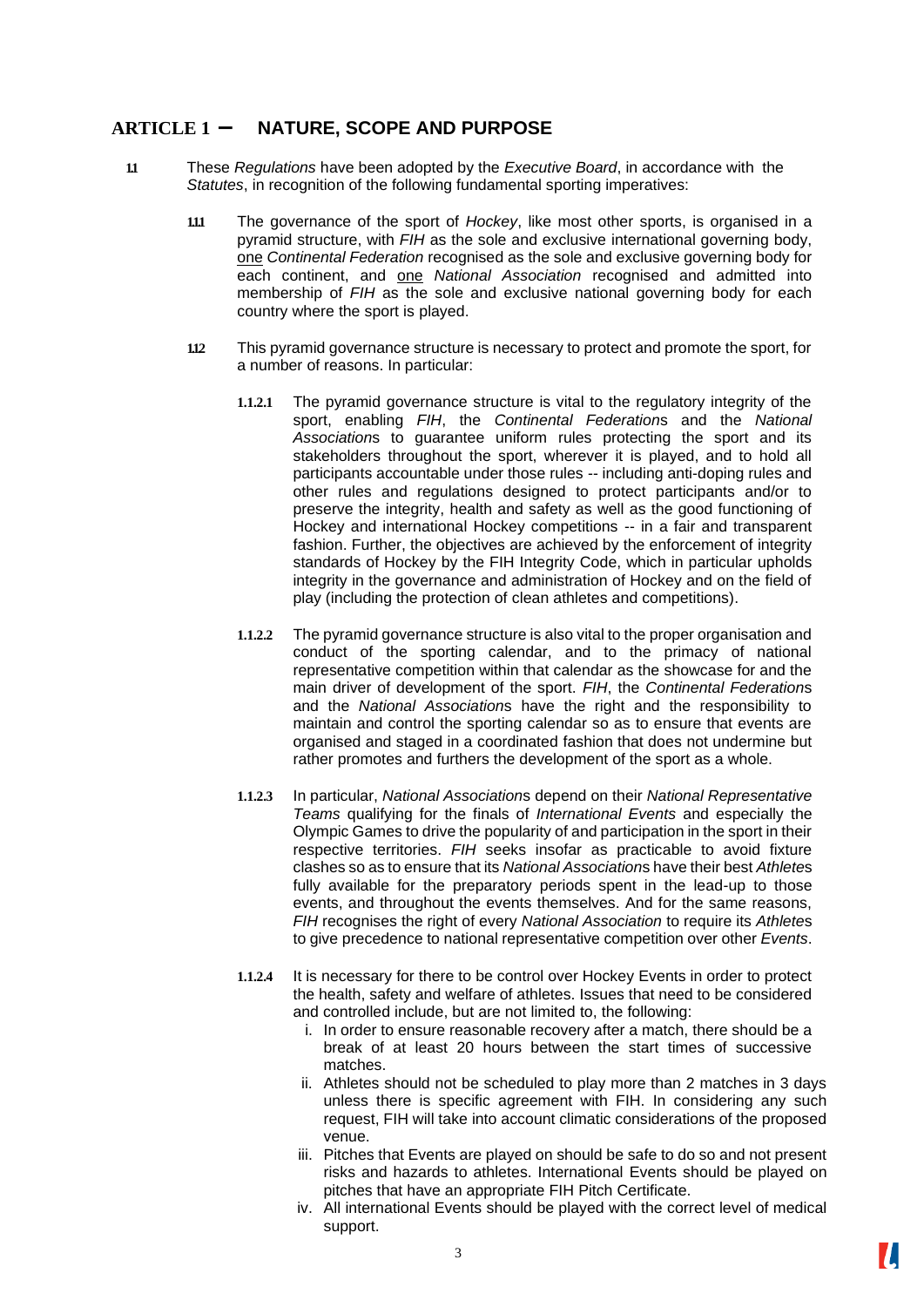- v. Anti-doping procedures must conform to the WADA Code and FIH Anti-Doping Rules.
- vi. Operational policies and procedures should be in place to take account of the climatic conditions and that they do not pose a risk to athlete health, safety and welfare.
- **1.1.3** *Unsanctioned Event*s threaten to undermine these fundamental sporting imperatives:
	- **1.1.3.1** They are not developed as an integrated and coordinated part of the official sporting calendar, in furtherance of the best interests of the sport as a whole. Instead they cut across that calendar and the imperatives it is designed to protect, including potentially clashing with *Sanctioned Events* and undermining the primacy of national representative competition within that calendar, and thereby creating potential conflicts between different stakeholders that could be very damaging to the sport.
	- **1.1.3.2** They fall outside the jurisdiction of *FIH*, the *Continental Federation*s and *National Association*s, and so the organisers of and participants in *Unsanctioned Event*s are not properly accountable for compliance with the rules and regulations of the sport. This poses a significant risk to the sport because the public is unlikely to appreciate fully the distinction between *Unsanctioned Event*s and *Sanctioned Events*, and so if problems occur in *Unsanctioned Event*s the reputation of the entire sport will suffer, and public confidence in the ability of *FIH*, the *Continental Federation*s and *National Association*s to maintain the integrity of the sport will be undermined.
- **1.2** These *Regulations* therefore:
	- **1.2.1** confirm the right and responsibility of *FIH*, the *Continental Federation*s and the *National Association*s to maintain and control the official sporting calendar of *International Events* and *Domestic Events*;
	- **1.2.2** confirm the primacy of national representative competition over other types of competition by requiring an *Athlete* to obtain a *No-Objection Certificate* from his *Home National Association*, confirming that it has no objection to his participation in a *Domestic Event* organised or sanctioned by another *National Association* (or else requiring the *Athlete* to demonstrate that his *Home National Association* has waived that requirement), as a condition of participation in such *Event*;
	- **1.2.3** stipulate that any *Athlete* or other individual who participates in any capacity in an *Unsanctioned Event* will become liable to have a sanction imposed by the Disciplinary Commissioner pursuant to art. 2.2;
	- **1.2.4** require that an event organised by a third party and/or co-organised by a third party and a *National Association* and/or an event containing any novelty in format, be sanctioned by *FIH*, whereby the following provisions must be observed:
		- i. the entry of eligible Athletes may be made only under the control of the respective *National Association* of the eligible participating Athlete, or in a country where there is no *National Association* or no *National Association* for the respective branch, under the control of *FIH* with any approval by the respective *National Association* or *FIH* not be unreasonably withheld or denied, and;
		- ii. the event needs to be amended in accordance with the Rules of Hockey applicable at the time of the Event and the appropriate FIH Tournament Regulations approved by the Chairs of the FIH Rules and Competitions Committees, the Secretaries of those Committees and the Sport Director thus exempting them from the otherwise applicable FIH Rules;
		- iii. the Application (see Annex 1) has been approved by FIH.
	- **1.2.5** require a *National Association*:
		- **1.2.5.1** not to participate in *Unsanctioned Event*s;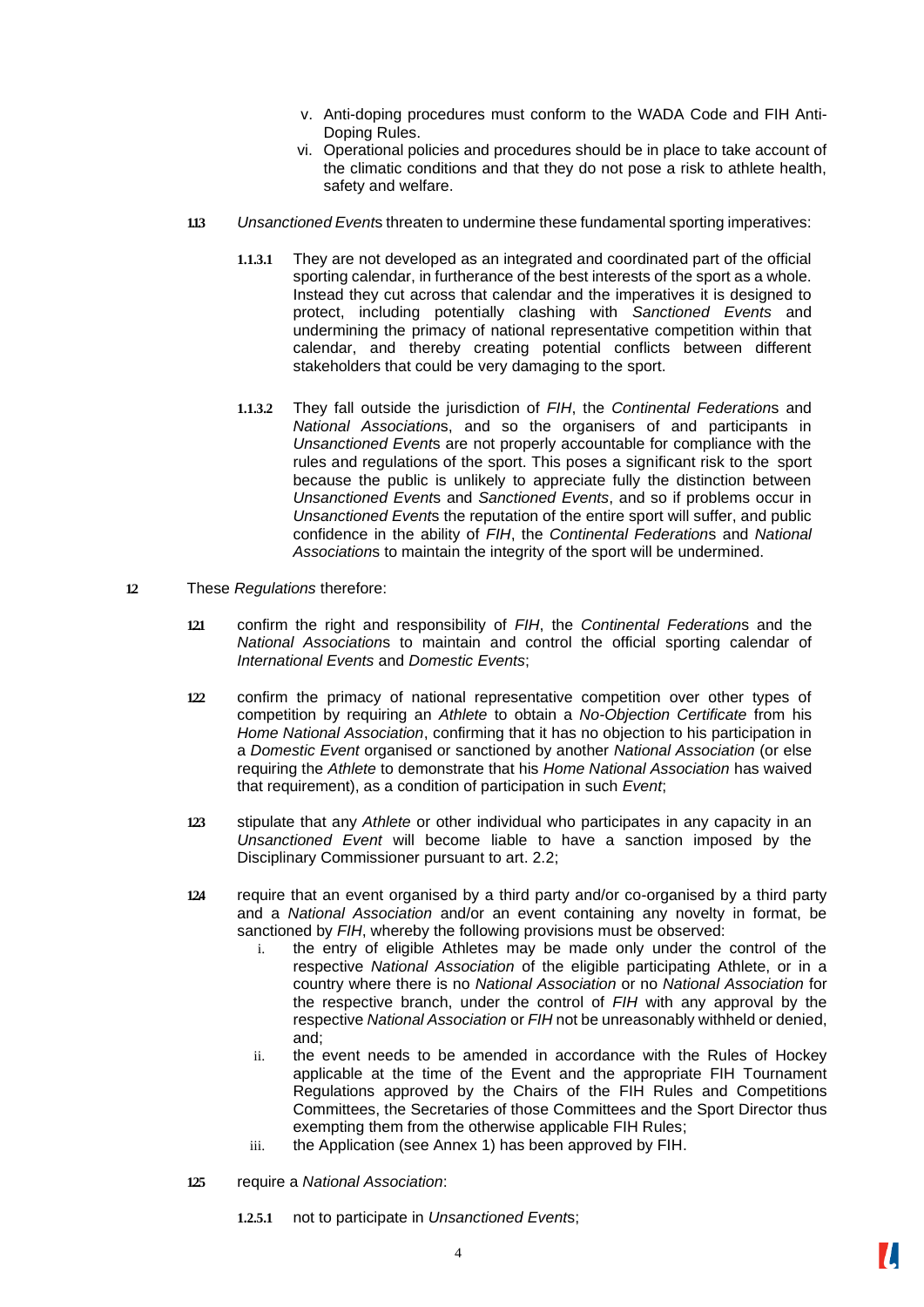- **1.2.5.2** to prohibit participation by *Athlete*s and other organisations and individuals under its jurisdiction in *Unsanctioned Event*s and to take disciplinary action against anyone that breaches that prohibition; and
- **1.2.5.3** not to permit an *Athlete* from another *National Association* to participate in a *Domestic Event* that it organises or sanctions unless he has first obtained a *No-Objection Certificate* from his *Home National Association* confirming that it has no objection to his participation in such *Event* (or else he can demonstrate that his *Home National Association* has waived that requirement).
- **1.3** The purpose and object of these *Regulations* is to protect and advance the fundamental sporting imperatives described above. In the interpretation and application of these *Regulations*¸ an interpretation/application that promotes the purpose and object of the *Regulations* is to be preferred to an interpretation/application that does not promote that purpose and object. Words and phrases in italicised text are defined terms that have the meaning set out in the Appendix to these *Regulations*. The explanatory notes annotating various provisions of the *Regulations* shall be used to interpret and apply the *Regulations.*
- **1.4** This version of these *Regulations* comes into force as of 15 December 2019 (the '*Effective Date'*) and replaces the previous version of these *Regulations* (which was set out as a Byelaw to Article 5.4 of the *Statutes*) as from that date. *National Associations* must implement these *Regulations* in their own territories by no later than 1 March 2020. If a *National Association* requests more time to implement these *Regulations*, a written explanation shall be sent to FIH. They shall not have retrospective effect. Instead, the regulations that were in effect prior to the *Effective Date* shall apply in respect of any acts or omissions occurring prior to the *Effective Date*.
- **1.5** These *Regulations* may be amended and/or supplemented from time to time by the *Executive Board*, and/or it may issue further guidance as to their operation and implementation, as it sees fit.
- **1.6** The powers granted to *FIH* under these *Regulations* (including, without limitation, the power to grant or deny applications for sanction made to *FIH* pursuant to Article 3.1, below), shall be exercised on behalf of *FIH* by the *Executive Board*. Between meetings of the *Executive Board*, the power to grant or deny applications for sanction made to *FIH* pursuant to Article 3.1, below, may be exercised by the *CEO* or any person duly delegate by him. Any such decisions shall be duly ratified at the next meeting of the *Executive Board*.

#### <span id="page-4-0"></span>**ARTICLE 2 - OBLIGATIONS**

- **2.1** It is prohibited for any *National Association*, and for any organisation or individual (including *Athletes*, technical officials, umpires, coaching or management staff) under the jurisdiction of a *National Association*, to participate in any manner in an *Unsanctioned Event*.
- **2.2** Any *Athlete* or other individual who participates in any capacity in an *Unsanctioned Event*  commits a breach of these Regulations and will become liable to have a sanction imposed (a) where the alleged breach concerns participation in an Unsanctioned International Event by the *Disciplinary Commissioner* following referral by the *CEO*, (b) where the alleged breach concerns participation in an Unsanctioned Domestic Event by the applicable *National Association's* Disciplinary procedures unless either the *National Association's* Disciplinary procedures are not available or the *National Association* decides for good reason to refer the alleged breach to the *CEO* for referral to the *Disciplinary Commissioner* (cf. arts. 2.3.3. and 2.3.4 below). Any alleged breach referred by the *CEO* to the *Disciplinary Commissioner* shall be determined by the *Disciplinary Commissioner* after he has been provided with such evidence as may be available and he has carried out such investigations as he thinks fit, as follows:
	- **2.2.1** The *Disciplinary Commissioner* shall determine the applicable sanction in accordance with the principle of proportionality and in consideration of all relevant circumstances of each individual case, especially the degree of fault of the offender, his previous record and the seriousness of the violation with regard to the objectives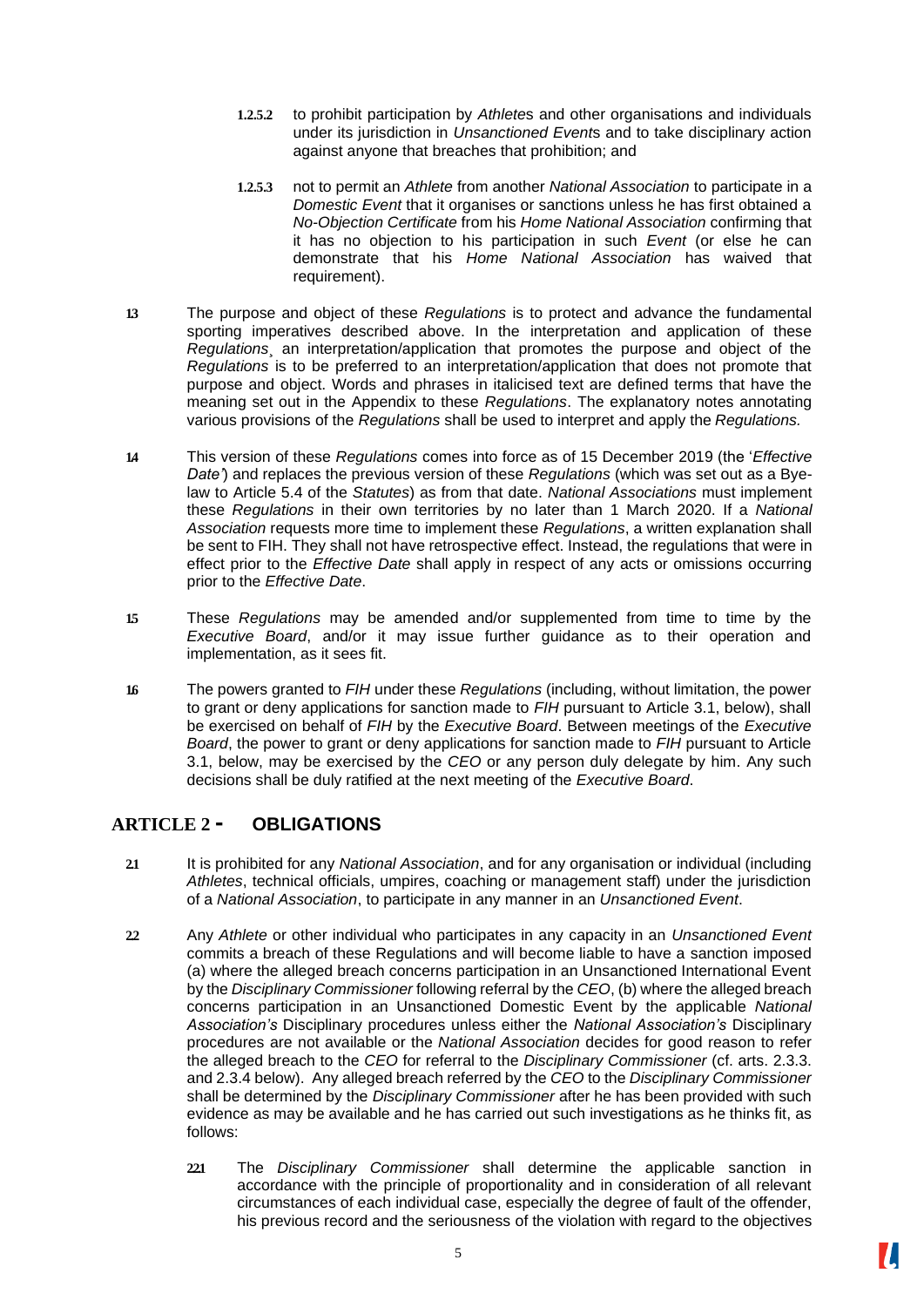of these Regulations. In his determination of the sanction, the *Disciplinary Commissioner* shall also take into account the features and purpose of the unsanctioned event.

- **2.2.2** Within this framework, the *Disciplinary Commissioner* shall, depending on the severity of the violation and considering the legitimate interests of the persons concerned:
	- **2.2.2.1** As to an Athlete:
		- i) issue a "no fault" finding for a first time breach where the Athlete participated in an event that would clearly have been sanctioned by FIH but for administrative error by the organiser of the unsanctioned event or a "warning" for a first time breach where the Athlete was reasonably aware that the event was not sanctioned (and there is no suggestion of an administrative error by the organiser) but has demonstrated that the event otherwise adhered to the objectives of FIH protected by these Regulations;
		- ii) impose a warning or period of ineligibility for up to twelve months for a first time participation at an unsanctioned event where clearly the event would not have been sanctioned or where a notice was issued stating that the event was unsanctioned;
		- iii) impose a warning or period of ineligibility for up to 24 months for any further participation at an unsanctioned event, where clearly the event would not have been sanctioned.
	- **2.2.2.2** As to a technical official, umpire, coaching or management staff:
		- i) Issue a warning in case of a minor violation, which includes first time participation in an unsanctioned event which would otherwise have been sanctioned;
		- ii) Impose a period of ineligibility for up to twelve months for a first time participation at an unsanctioned event where clearly the event would not have been sanctioned or where a notice was issued stating that the event was unsanctioned;
		- iii) Impose a period of ineligibility for up to 24 months for any further participation at an unsanctioned event which would otherwise have been sanctioned;
		- iv) Impose a period of ineligibility for up to 24 months for a second-time participation at an unsanctioned event where clearly the event would not have been sanctioned;
		- v) Impose a period of ineligibility for up to fifteen (15) years for any further participation at an unsanctioned event where clearly the event would not have been sanctioned.
- **2.2.3** Such *Athlete* or other individual may apply to the *Disciplinary Commissioner* to avoid all or part of the issued sanction for good cause shown within 30 days of confirmation of receipt by the person concerned (extendable upon reasoned request by another 30 days), provided that the circumstances will have to be exceptional to justify such avoidance. The *Disciplinary Commissioner's* decision may be appealed by the *Athlete*/other individual or *FIH* to the *Judicial Commission and eventually to the Court of Arbitration for Sport.*
- **2.2.4** In cases that the *Disciplinary Commissioner* considers to give rise to serious concerns for the objectives protected by these Regulations, the *Disciplinary Commissioner* has the right to impose interim measures of ineligibility when submitting a Notice to the person concerned. Any such decision shall be immediately reviewable by the *Court of Arbitration for Sport* in accordance with its expedited procedures.
- **2.2.5** During the period of ineligibility, the *National Association* may not select the Athlete/other individual to participate in any capacity in an *International Event*, and (without prejudice to Article 2.5) any selection made despite this prohibition may be declined by *FIH* or other event organiser.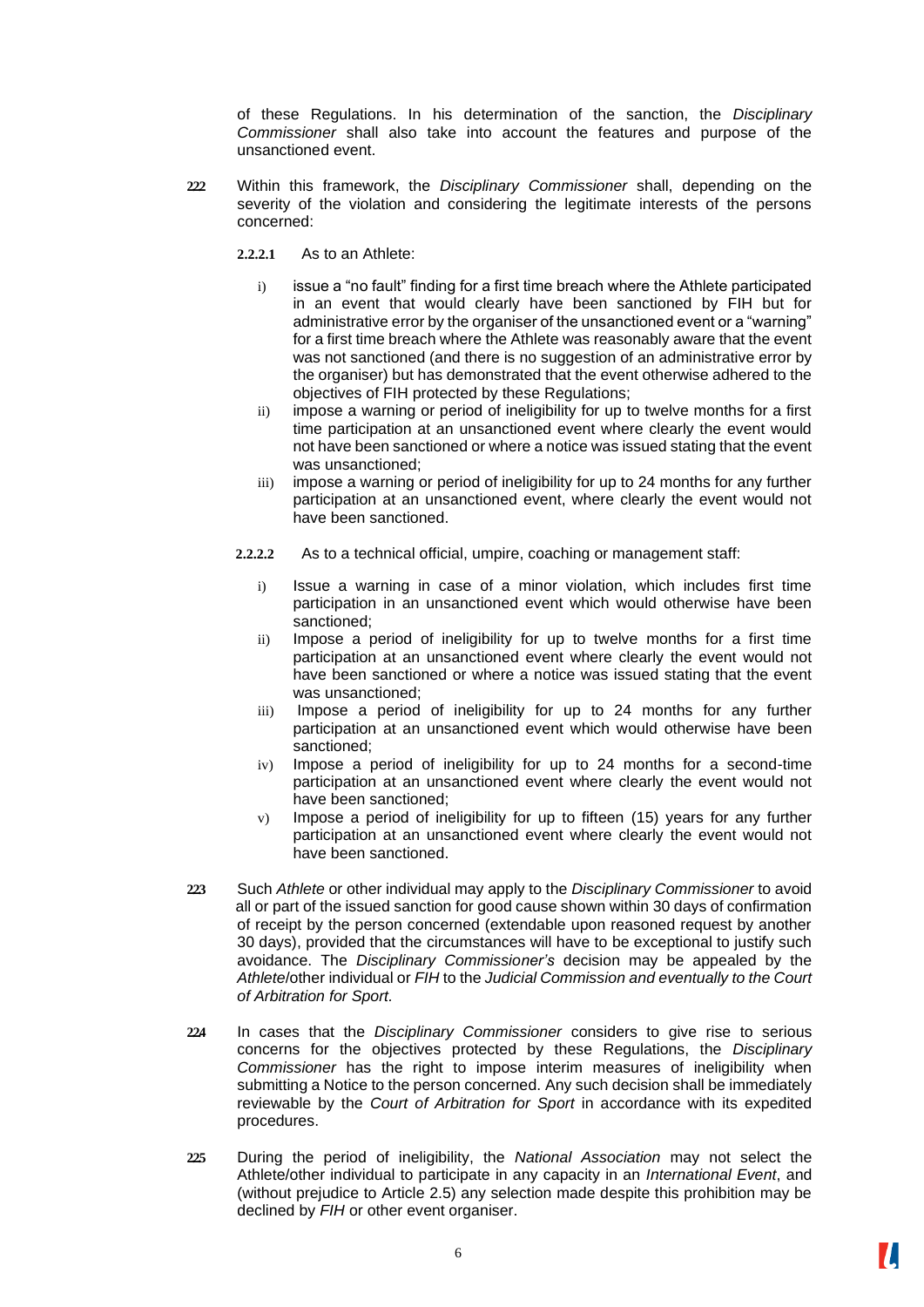- **2.3** A *National Association* must, to the greatest extent permitted by applicable law:
	- **2.3.1** not participate in any way in any *Unsanctioned Event*;
	- **2.3.2** prohibit the participation by organisations, *Athletes*, technical officials, umpires, coaching or management staff, and other individuals under its jurisdiction in any *Unsanctioned Event*;

*Explanatory note: The integrity and efficacy of the pyramid structure of governance and regulation depends on National Associations respecting each other's territorial authority by declining to participate in (or to allow persons under their jurisdiction to participate in) Unsanctioned Events taking place in another National Association's territory.*

**2.3.3** have the primary responsibility to take prompt and effective disciplinary action against any organisation, *Athlete*, technical official, umpire, coaching or management staff, or other individual under its jurisdiction who fails to comply with the clause 2.3.2 prohibition. The requirements in determining the applicable sanction(s) of art. 2.2.1 to 2.2.5 above need to be applied by the concerned *National Association*;

> *Explanatory note (1): Those who benefit from the development activities of National Associations (e.g., Athletes and other individuals who are identified by, and gain experience, expertise and status from, those activities) owe commensurate duties of loyalty and solidarity to those National Associations. They breach those duties by taking steps that undermine the collective efforts of the National Associations to promote the best interest of the sport, such as by participating in Unsanctioned Events. In such circumstances, National Associations are entitled to deny such persons the opportunity to take further benefit from the collective (sanctioned) enterprise for a specified period, and must amend and/or supplement their rules and regulations in order to enable them to do the same.*

> *The period of exclusion to be imposed in such cases will depend upon the facts and circumstances of each particular case, as well as the constraints of applicable law. However, considering the importance of solidarity among the National Associations to the long-term future of the sport, the need to protect the strength of their collective effort*  for the benefit of the sport as a whole, and the need to deter free-riding by private *entrepreneurs on the development efforts and other contributions of FIH, Continental Federations and National Associations, it is the view of FIH, the Continental Federations and National Associations that, other than in exceptional circumstances, a person who*  participates in an Unsanctioned Event should not be permitted to participate in *Sanctioned Events in accordance with the Disciplinary Commission's Decision.*

> *Explanatory note (2): It is the responsibility of each organisation and individual wishing to participate in a particular Event to establish that that Event is a Sanctioned Event and not an Unsanctioned Event.*

- **2.3.4** may, if it is unable to take disciplinary procedures under its own jurisprudence or decides for good reason to, and shall, in any case of an alleged breach concerning participation in an Unsanctioned International Event, refer the alleged breach to the *CEO*, who will refer it to the *Disciplinary Commissioner* for investigation and disciplinary action in accordance with art. 2.2 above; and
- **2.3.5** recognise and give effect within its own jurisdiction to any restriction, exclusion or ineligibility imposed on an organisation or individual by another *National Association*  for failure to comply with the clause 2.3.2 prohibition; and

*Explanatory note: The integrity and efficacy of the pyramid structure of governance and regulation depends on National Associations recognising and giving effect in their own territories to disciplinary sanctions imposed by other National Associations on their members and affiliated persons for failure to comply with the prohibition on participation in Unsanctioned Events. Before referring any alleged breach concerning participation in an Unsanctioned Domestic Event to the CEO 'for good reason' a National Association should request advice from the CEO as to whether the breach is appropriate to be referred to him.*

**2.3.6** make it a condition of eligibility for any organisation or individual from another *National Association* wishing to participate in any *Event* played under its jurisdiction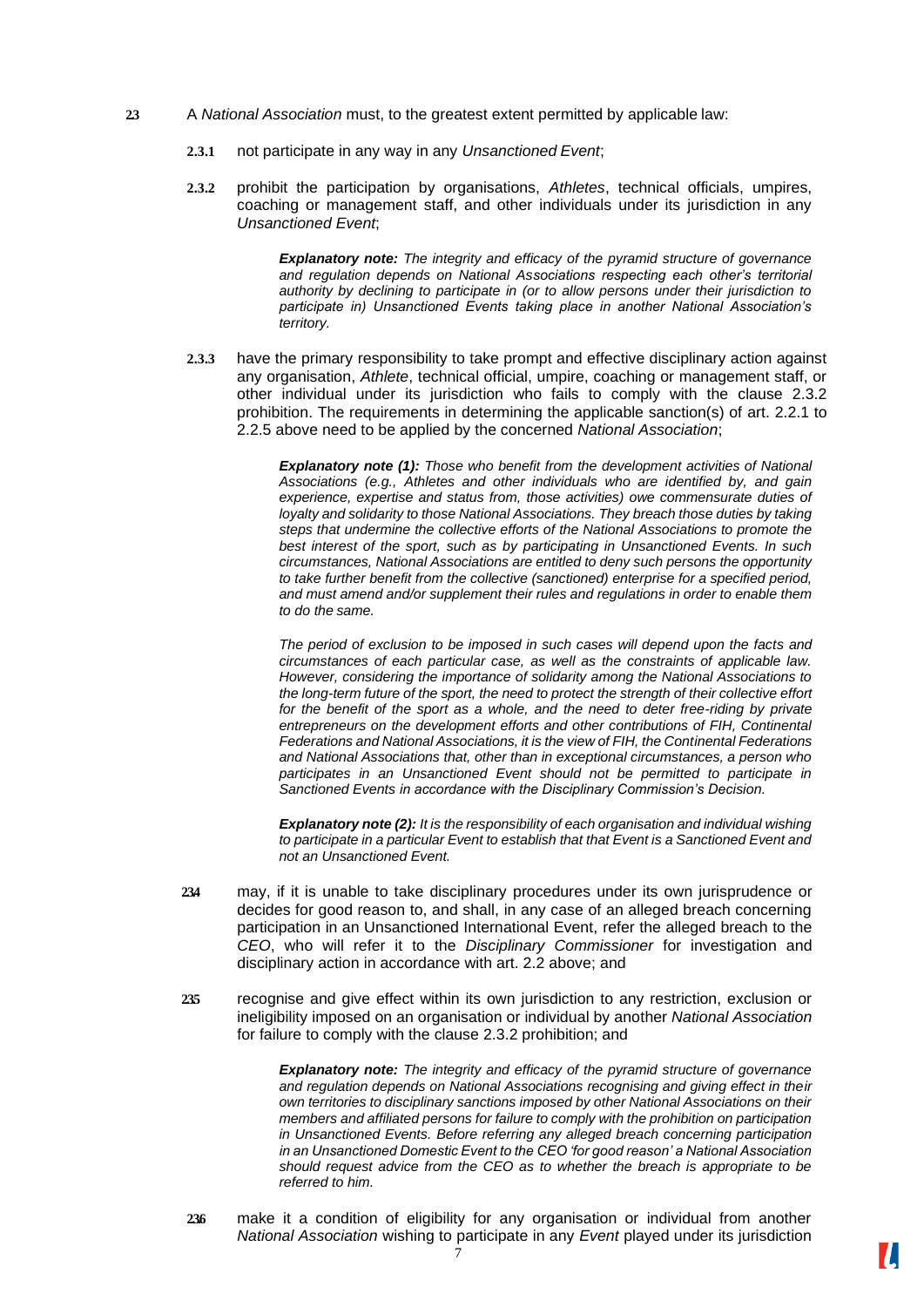that the organisation or individual in question has not participated in any *Unsanctioned Event* in the twelve months prior to the *Event* in question; and

- **2.3.7** inform FIH, and keep FIH informed, about any investigation and decision being made by the *National Association* concerning an alleged breach of these Regulations.
- **2.4** *No-Objection Certificates:*
	- **2.4.1** An *Athlete* who wishes to participate in a *Domestic Event* that is sanctioned or organised by a *National Association* that is not his *Home National Association* must first obtain a *No-Objection Certificate* from his *Home National Association* in respect of that *Event* (or else must demonstrate that his *Home National Association* has waived that requirement). Unless and until he does so, he may not participate in the *Event* in question.
	- **2.4.2** Each *National Association* must ensure, to the greatest extent permitted by applicable law, that no *Athlete* for whom it is not the *Home National Association* participates in any *Event* that it has organised or sanctioned unless such *Athlete* holds a valid *No-Objection Certificate* from his *Home National Association* for that *Event* or his *Home National Association* has waived that requirement.
- **2.5** Without prejudice to the right of the *Executive Board* to suspend, and the right of *Congress*  to suspend or expel, a *National Association* for any serious breach of these *Regulations*, *FIH*  may bring proceedings before the *Disciplinary Commissioner* against any *National Association* that fails to comply with any part of these *Regulations*. In such proceedings, if the alleged non-compliance is established the *Disciplinary Commissioner* shall have the power to impose such sanctions on the *National Association* as he shall see fit in all of the circumstances of the case at hand, including reprimand or fine, and/or he may recommend that the *Executive Board* or *Congress* (as applicable) suspends or withholds grants or subsidies from the *National Association*, excludes its *National Representative Team(s)* from one or more *International Events*, removes or denies accreditation to officers or other representatives of the *National Association,* or suspends or expels the *National Association*  from membership of *FIH*.

#### <span id="page-7-0"></span>**ARTICLE 3 - SANCTIONING PARTICULAR EVENTS**

- **3.1** Sanctioning of *International Events*:
	- **3.1.1** Where a proposed *International Event* would be open to any *National Association* (if necessary, through qualification events, as in the case, for example of the *FIH* World Cup), in order for that event to be recognised as a *Sanctioned Event*, it must be organised or sanctioned by *FIH*.
	- **3.1.2** Where a proposed *International Event* would involve only *National Association*s from one *Continental Federation*, and would be staged entirely within that continent, in order for that event to be recognised as a *Sanctioned Event* (a) it must be organised by the *Continental Federation* itself, or by one or more of those *National Association*s or World Masters Hockey with the sanction of the *Continental Federation*; and (b) it must be sanctioned by *FIH*.
	- **3.1.3** Where a proposed *International Event* would involve *National Association*s from more than one *Continental Federation*, and/or would be staged in more than one continent, in order for that event to be recognised as a *Sanctioned Event* (a) it must be organised by the *Continental Federation*s involved, or by one or more of those *National Association*s; and (b) it must be sanctioned by *FIH*.
	- **3.1.4** Once an *International Event* has been sanctioned by *FIH* any changes to the date(s), venue(s), participants and/or format of that event require the approval of *FIH*.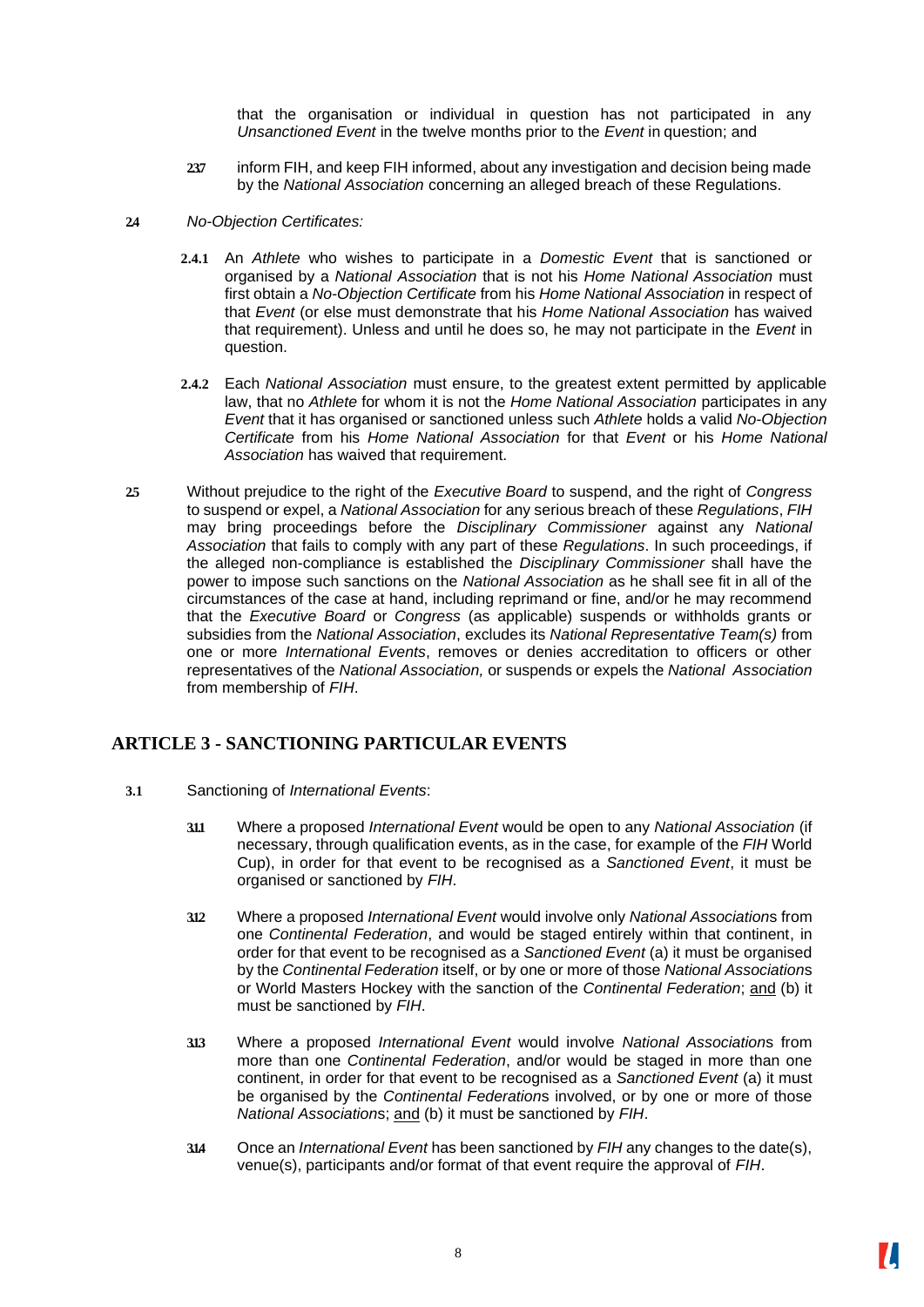#### **3.2** Sanctioning of *Domestic Events*:

- **3.2.1** Where a proposed *Domestic Event* would be open only to teams in membership of or affiliated to one *National Association*, and would be staged entirely within that *National Association*'*s* territory, then in order for that event to be recognised as a *Sanctioned Event* it must be organised or sanctioned by that *National Association*.
- **3.2.2** Where a proposed *Domestic Event* would be open to more than one *National Association*'*s* teams, and/or would be staged by one *National Association* in another *National Association*'s territory or in more than one *National Association*'s territory, then in order for that event to be recognised as a *Sanctioned Event*:
	- **3.2.2.1** If the event is open only to teams in membership of or affiliated to *National Association*s within one *Continental Federation*, and the event would be staged entirely within that continent, then it must be sanctioned by that *Continental Federation*.
	- **3.2.2.2** If the event is open to teams in membership of or affiliated to *National Association*s from different *Continental Federation*s, and/or it would be staged (in whole or in part) outside of the teams' continent, it must be sanctioned by the relevant *Continental Federation*s and by *FIH*.
- **3.2.3** On an exceptional basis, the *Executive Board* may designate particular *Domestic Events*, not falling within the scope of Article 3.2.2.2, that nevertheless require *FIH*  sanction, because of their particular characteristics*.*
- **3.3** Whether acting of its own accord or on application by a *Continental Federation* or a *National Association* or an *Event* organiser or other person, *FIH's CEO* may review any decision of a body to sanction or not to sanction a particular *Event*, and may reverse or amend that decision as it sees fit where it considers that the original decision was not in the best interests of the sport. Any such reversal or amendment shall be final and binding on all parties, provided that *FIH* shall not issue any such decision without first giving the body whose decision is being reviewed a full and fair opportunity to be heard.
- **3.4** Applying for sanction for an *Event*:
	- **3.4.1** It is the responsibility of the organiser of a proposed *Event* to apply to the body or bodies specified in Articles 3.1 or 3.2 (as applicable) to sanction the *Event*. It is the responsibility of each such body to establish a mechanism for the processing of such applications.
	- **3.4.2** Applications may be granted on a conditional basis. In particular (but without limitation), *FIH* may specify that particular *Events* must be played in accordance with and subject to *FIH*-compliant codes of conduct, anti-corruption rules, anti- doping rules and/or other rules or regulations. It shall be the responsibility of the *Continental Federation(s)* and/or *National Association*(*s)* organising or sanctioning the *Event* to ensure compliance with that requirement.

*Explanatory note: Any sanction granted under Article 3.1 or Article 3.2 shall amount solely to recognition of the Event as a Sanctioned Event, and shall not amount to or be construed as approval by the granting body of any of the safety or security or other arrangements for the Event. Instead, those arrangements shall remain the sole responsibility of the Event organiser.*

- **3.4.3** The *Event* organiser should not issue any formal invitations to participate in the *Event*  unless and until all necessary sanctions have been granted and any relevant conditions have been satisfied.
- **3.4.4** In determining whether to sanction a proposed *Event*, conditionally or otherwise, *FIH*, *Continental Federation*s and *National Association*s shall act in accordance with their obligations as custodians of the sport, and shall comply with all applicable laws relating to the proper exercise of regulatory powers by a sport's governing body.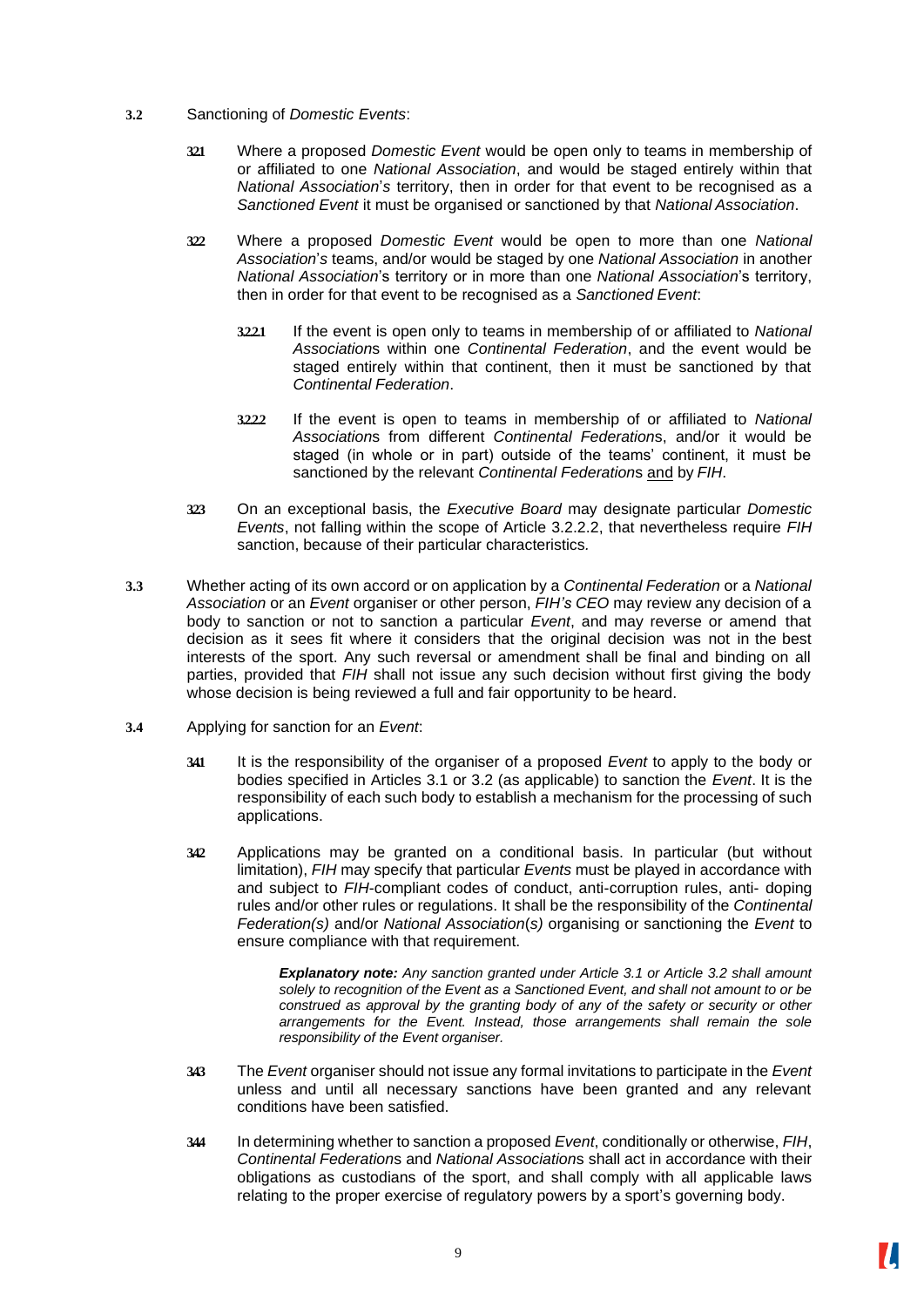*Explanatory note: Because decisions of FIH, Continental Federations and National Associations as to whether or not to sanction an Event are to be recognised and given effect by FIH and all other Continental Federations and National Associations (see Article 2.2, above), in making such decisions FIH, Continental Federation and/or National Association in question must ensure that it exercises its discretion consistently, validly, appropriately and lawfully.*

- **3.4.5** Subject always to Article 3.4.4, *FIH*, *Continental Federation*s and *National Association*s should base their decisions whether or not to sanction a proposed *Event*  on the following factors:
	- **3.4.5.1** Whether the organiser of the proposed *Event* has made a binding, unqualified and unconditional commitment to stage the *Event* in accordance with and subject to all applicable *FIH*, *Continental Federation* and/or *National Association* regulations;
	- **3.4.5.2** Whether that commitment will be enforceable against the *Event* organiser, i.e., whether the *Event* organiser will be transparent and accountable to *FIH*, the *Continental Federation*(s) and/or *National Association* (as applicable) as regards its application and enforcement of those regulations in relation to all organisations and individuals participating in the *Event*;
	- **3.4.5.3** The maintenance and promotion of the health, safety and welfare of *Athlete*s, including by the prevention of overplaying (*Athlete*s must have adequate time to rest and recover, as well as train, between *Events*), and by ensuring the safety and suitability of the venue(s) intended to be used for the proposed *Event*;
	- **3.4.5.4** The extent to which the proposed *Event* may be accommodated within the existing calendar of *Events* without conflicting with or otherwise compromising (i) *Events* already in the calendar, and/or (ii) agreements to which *FIH* and/or one or more *Continental Federation*s or *National Association*s is a party;

*Explanatory note (1): Hockey, like any other sport, depends for its long- term growth on the ability of its stakeholders to make decisions and take actions in the best interests of the sport as a whole, including in relation to the exploitation of the limited fixture opportunities offered by a finite calendar. A properly structured fixture calendar, with coherent windows allowing the development in an orderly and balanced way of Events that are attractive to participants and spectators alike, is of paramount importance to the long- term future of the sport. In this context, the role of FIH, Continental Federations and National Associations who are asked to sanction proposed Events is to balance the interests of all of the sport's stakeholders, including protecting the primacy of national representative competition and respecting the history of longstanding Events, while at the same time encouraging innovation and*  entrepreneurship in the development of new forms of competition that will *generate further interest in the sport.*

*Explanatory note (2): The reference to 'agreements to which FIH and/or one or more Continental Federations or National Associations is a party' is included because it is common for a sport's commercial partners to require certain commitments to protect their respective investments in the sport. For example, a commercial partner investing significant sums in an Event may require assurances that competing events will not be organised or sanctioned. Any breach of those commitments may threaten the generation of commercial income that is required for the development of the sport.*

- **3.4.5.5** The extent to which the proposed *Event* would have any meaningful role in the promotion and development of the sport or any other charitable or benevolent purpose;
- **3.4.5.6** Any previous decision(s) by the body in question regarding recognition or otherwise of any similar *Event*;
- **3.4.5.7** The degree to which the proposed *Event* does or does not further the objectives of *FIH* set out in the *Statutes*; and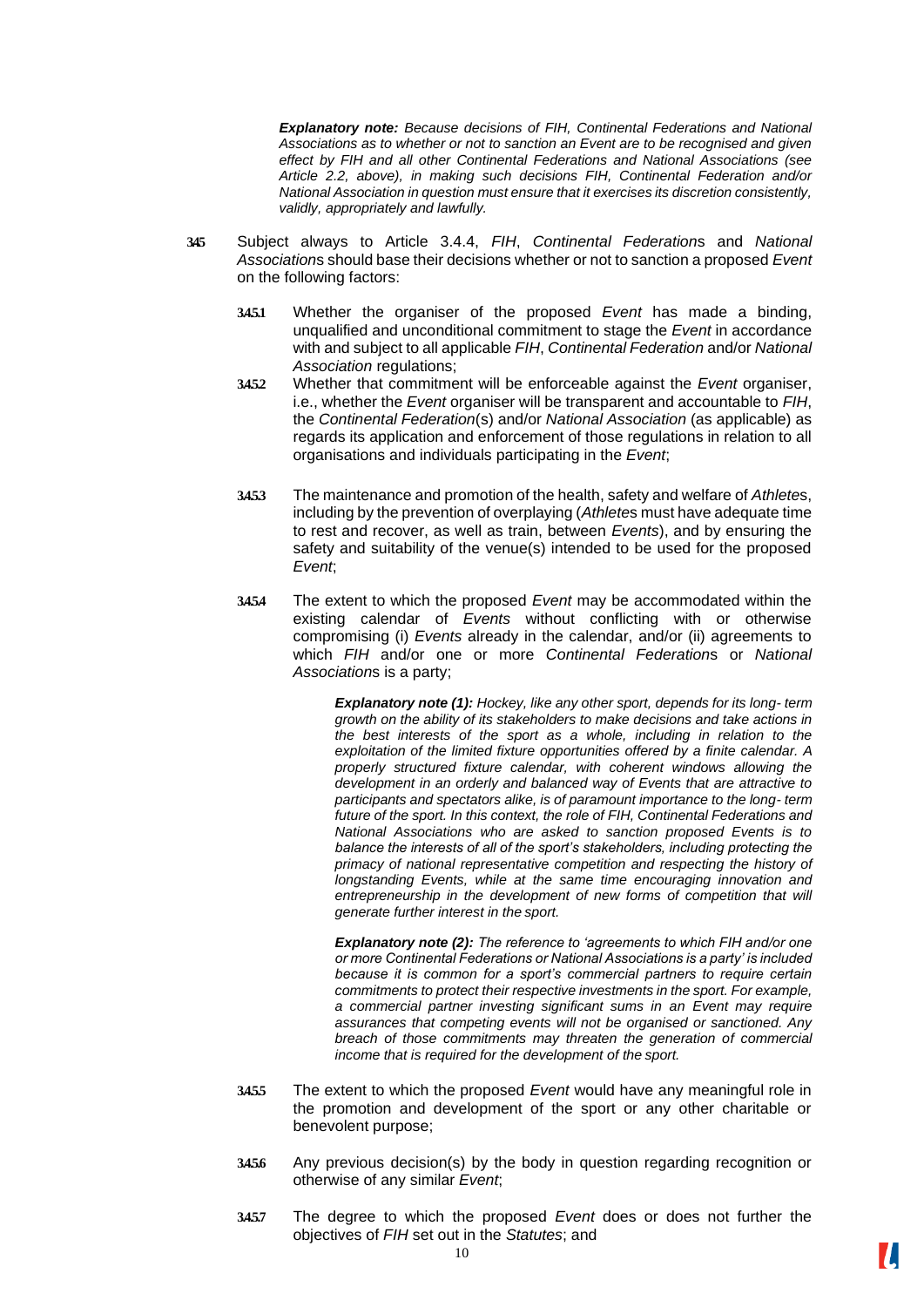- **3.4.5.8** Any other factor that is considered to be relevant.
- **3.4.6** To minimise administrative burden, *FIH*, a *Continental Federation* and/or a *National Association* (as applicable) may grant advance sanction to categories of *Events*  meeting the relevant criteria stipulated in Annex 2.

*Explanatory note: For example, a National Association may recognise in advance as Sanctioned Events all matches to be staged in its territory (a) by specified teams; (b) as part of specified Events; and/or (c) at or below a specified level of competition.*

- **3.4.7** If an *Event* does not fall within a category of *Events* that have been recognised in advance as *Sanctioned Events*, and the *Event* organiser fails to apply for and obtain the necessary sanction for the *Event*, in accordance with Article 3.1 (*International Events*) or 3.2 (Domestic *Events*), then the *Event* shall be an *Unsanctioned Event*.
- **3.4.8** To ensure clarity as to the status of an *Event*, all decisions to sanction an *Event*  pursuant to Article 3.1 and/or 3.2 shall be confirmed in writing. An application for sanction may not be deemed approved unless and until such written confirmation is received. In addition, *FIH* shall include details of all *Events* that it organises or has sanctioned in the *FIH* International Calendar and/or its Tournament Management System (TMS); and *Continental Federation*s and their *National Association*s shall include details of all *Events* that they organise or have sanctioned in their own respective official fixture calendars. *FIH*, *Continental Federations* and *National Associations* shall keep a record of Events that they sanction which shall be available for inspection upon reasonable request*.*

#### <span id="page-10-0"></span>**ARTICLE 4 - ISSUING NO-OBJECTION CERTIFICATES**

**4.1** It is the responsibility of each *National Association* to establish a mechanism for the processing of applications free of charge from its *Athletes* for a *No-Objection Certificate*. Applications may be granted on a conditional basis.

> *Explanatory note: For example, a Home National Association may agree to the Athlete's participation in parts of an Event as long as he is released from other parts of the Event for specified periods so that he can train/prepare for and/or participate in International Events as part of his National Representative Team.*

**4.2** In determining whether to issue a *No-Objection Certificate*, conditionally or otherwise, *National Association*s shall act in accordance with their obligations as custodians of the sport, and shall comply with all applicable laws relating to the proper exercise of regulatory powers by a sports governing body.

> *Explanatory note: Because a National Association's decisions as to whether or not to issue a No-Objection Certificate have to be recognised and given effect to by all other National Associations (see Article 2.2, above), in making such decisions the National Association must ensure that it exercises its discretion consistently, validly, appropriately and lawfully.*

- **4.3** Subject always to Article 4.2, further to the need to preserve the primacy of national representative competition, *National Association*s may take the following (non-exhaustive) list of factors into account in deciding whether or not to grant a *No-Objection Certificate* to an *Athlete* for a particular *Event*:
	- **4.3.1** Whether the *Athlete* in question has been, or is likely to be, selected to play for his *National Representative Team* in an *Event* that is to take place (or the preparation for which is to take place) at or around the same time as the *Event* in question;
	- **4.3.2** Whether the *Athlete*'s form, fitness and/or upcoming commitments to a *National Representative Team* might be compromised by his participation in the *Event* in question; and/or
	- **4.3.3** Whether the *Athlete* announced his retirement from playing for his *National Representative Team* during the year leading up to the *Event* in question.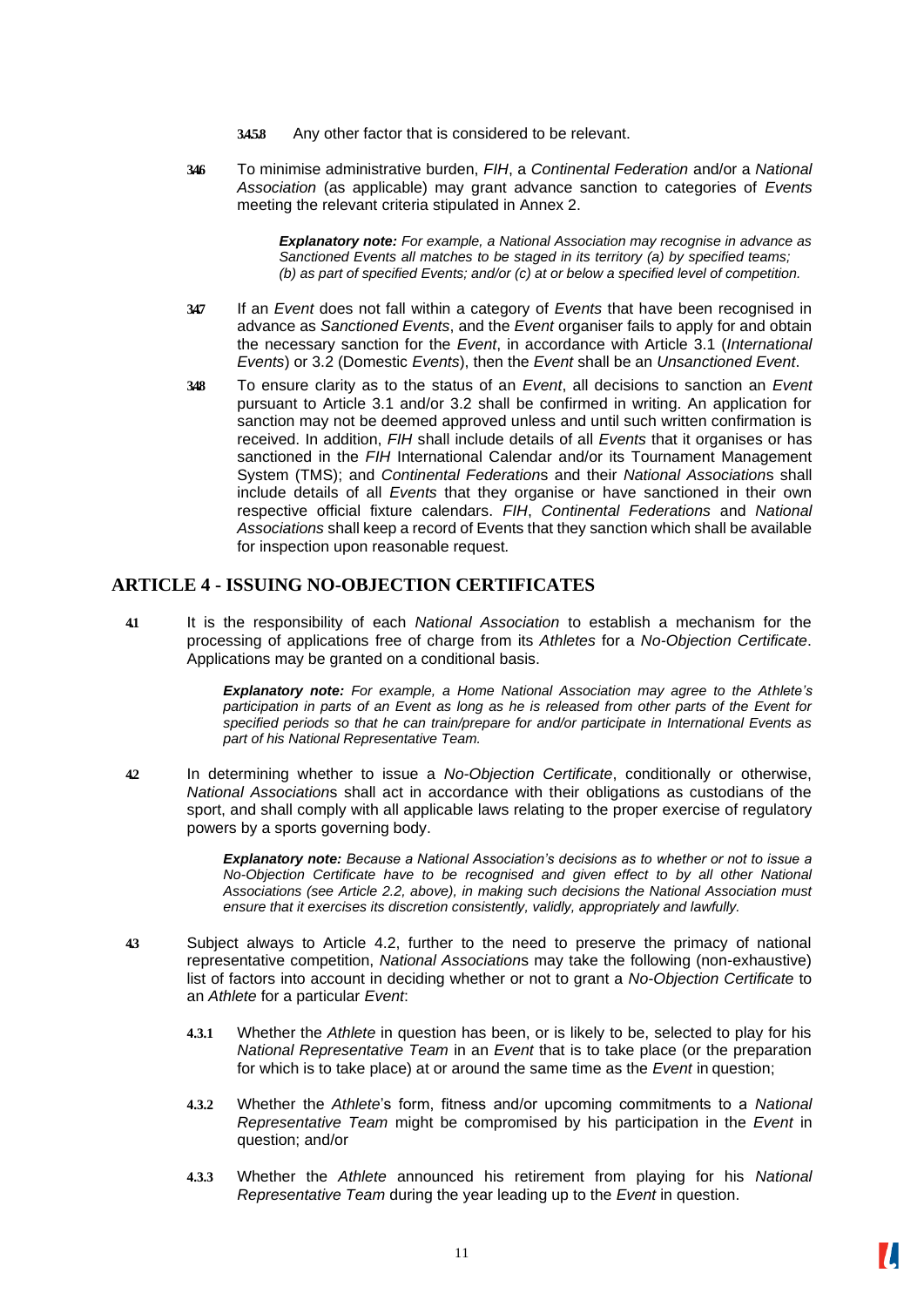*Explanatory note: This provision is intended to deter Athletes from seeking to circumvent these regulations by retiring from national representative competition simply in order to participate in Events organised by other National Associations*.

**4.3.4** Whether participation by the *Athlete* in the *Event* in question would compromise in any way the ability of the *Athlete* to comply with any contractual obligations owed by that *Athlete*, including obligations owed by the *Athlete* to his *Home National Association*.

> *Explanatory note: The reference in this provision to an Athlete's "contractual" obligations is limited to obligations of relevance to the Athlete's participation in representative hockey for his National Association, and is not intended to be a means of indirectly enforcing personal contractual obligations between, for example, an Athlete and a club by which he may be, or have been, employed*.

**4.4** To minimise administrative burden, a *National Association* may waive the requirement of a *No-Objection Certificate* for categories of *Athletes* for which it is the *Home National Association* and/or for categories of *Events* for which a *No-Objection Certificate* would otherwise be required. The *National Association* must ensure that it communicates any such waiver clearly to *Athletes* and to other *National Associations*, e.g., by posting notice of the waiver on its official website. If requested by an *Athlete* or *National Association*, it must confirm the waiver in writing.

> *Explanatory note: For example, a National Association may (i) identify a pool of its Athletes that it requires to obtain No-Objection Certificates before participating in Domestic Events organised by other National Associations, and may waive the requirement for any Athletes not in that pool; or (ii) may waive the requirement that its Athletes apply for a No-Objection Certificate before participating in specified categories of Domestic Events organised by another National Association (e.g., local or regional events).*

- **4.5** Whether acting of its own accord or on application by a *National Association* or an *Event*  organiser or an *Athlete*, *FIH* may review any decision of a *National Association* to issue or not to issue a *No-Objection Certificate* in relation to a particular *Event*, and may reverse or amend that decision as it sees fit where it considers that the original decision was not in the best interests of the sport. Any such reversal or amendment shall be final and binding on all parties, provided that *FIH* shall not issue any such decision without first giving the *National Association* in question a full and fair opportunity to be heard.
- **4.6** For the avoidance of doubt, the prohibition on participation in an *Unsanctioned Event* means that a *No-Objection Certificate* may not in any circumstances be issued in relation to participation in an *Unsanctioned Event.*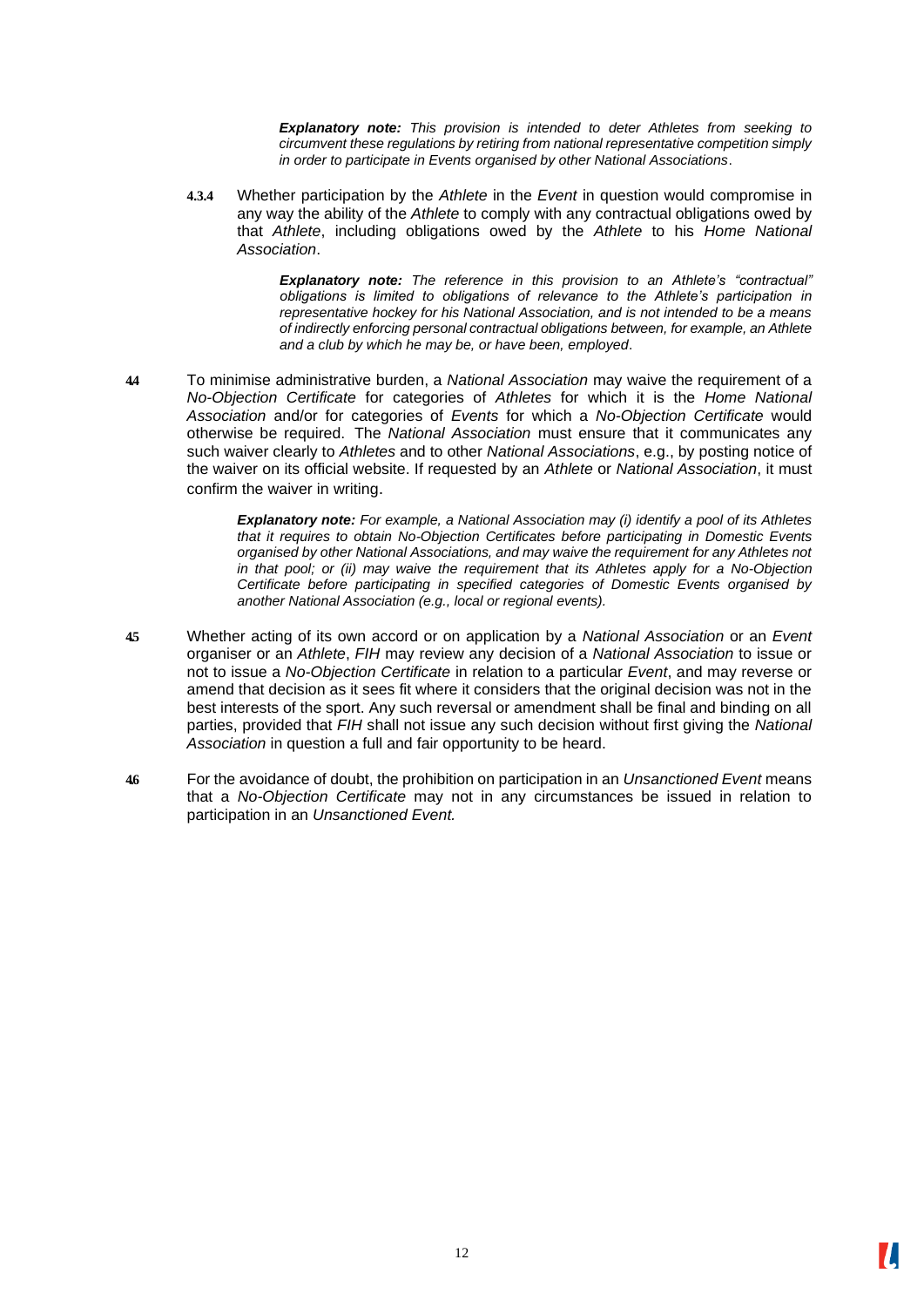#### <span id="page-12-0"></span>**ANNEX 1 – APPLICATION TO ORGANISE AN EVENT BY A THIRD PARTY**

#### **A. APPLICATIONS**

The application to organise an event by a third party and/or co-organised by a third party and a *National Association* and/or an event containing any novelty in format must be submitted by a *National Association* or third parties in writing with all available supportive documentation to FIH at least six months prior to the intended starting date of the event. FIH cannot guarantee the approval of any applications received within six months of the proposed date of the event.

#### **1. Details of the Applicant and General Information**

(i) Name of the *National Association* or alternatively name, contact address, address, phone number, email address of the third party Applicant.

(ii) If a legal entity: registered address, registration number, tax number(s), name and function of representative for Applicant, direct contact number, direct contact email address.

(iii) Venue and facilities.

(iv) Intended list of invited Athletes (eligible and non-eligible).

(v) Where the event is organised by a *National Association* or co-organised by a third party with a *National Association*, the planned TV coverage (Host Broadcaster and right holding TV companies for each territory) and tentative telecast schedule in each territory.

(vi) Prize Money and/or appearance fees.

(vii) A Draft Announcement for the event including the format of competition.

(viii) A clear description of any proposed novelty.

#### **2. General Criteria**

(i) In order to ensure the proper functioning of events by third parties, proof of sufficient financial standing for organising the planned event must be provided. Applicants are requested to provide a copy of the previous annual financial report filed with the relevant companies' registry and a letter from a reputable accountancy firm confirming that the organiser is in good financial standing for the organisation of the event and in particular has sufficient funds to pay all prize monies or payments due to participating Athletes and Officials.

(ii) Evidence of relevant professional risk liability insurance for the third party Applicant involved in the organisation of the event.

(iii) Written declaration confirming that the Applicant conforms to FIH Rules & Regulations as well as to their enforcement by FIH as applicable to events (subject to any novelties approved by the FIH Executive Board).

#### **3. Technical & Sporting Criteria**

In order to ensure the proper functioning of the mentioned events, the following technical and sporting information must be provided in the Application to demonstrate that the Applicant is capable of organising the event:

(i) Proposed dates including an indication of any potential conflicts with events on the FIH sports calendar (having regard in particular to the proposed dates, level of Athletes to be invited, and location of the proposed event).

(ii) Proposed number and qualification of Officials or officials to be approved by FIH (such approval not to be unreasonably withheld).

(iii) Health & Safety specific to Hockey: Provide details and confirmation that the venue and medical staff shall conform to the standards in the FIH Rules. Any evidence or test runs conducted by the organiser relating to the health and safety of any proposed novelty.

(iv) Confirmation of compliance at the full expense of the organisers with FIH Anti-Doping Rules. The confirmation must particularly include the assurance to provide Anti-Doping equipment, facilities for collection of samples, personnel to conduct the testing, transportation of samples and analyses of the samples at an accredited WADA laboratory in accordance with the FIH Anti-Doping Rules. FIH reserves the right to request further information on the above points relating to the technical organisation of the proposed event that is proportionate to the objective to be achieved.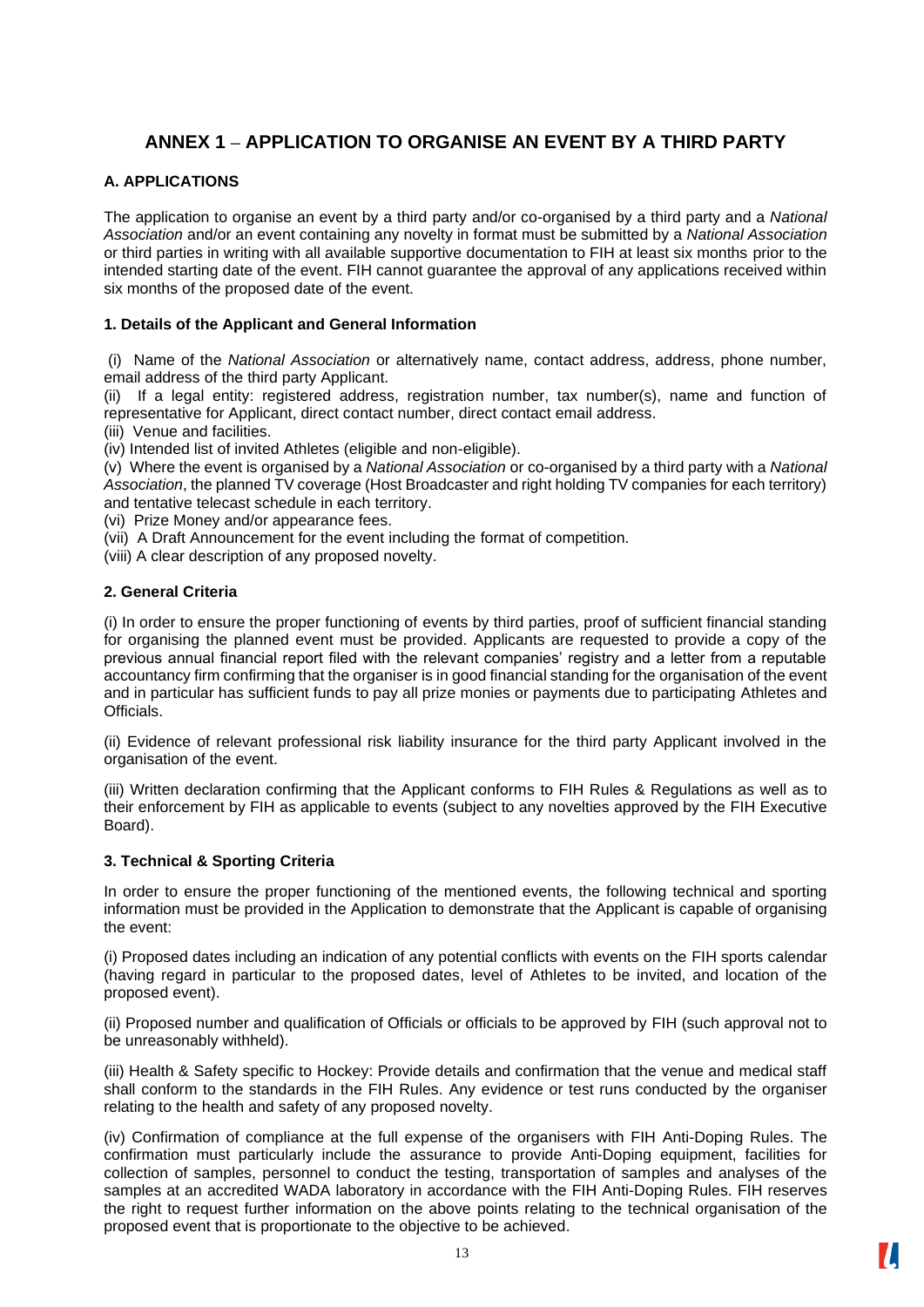#### **4. Integrity Criteria**

In order to protect ethical integrity, the Applicant and any party/person cooperating with the Applicant in the organisation and conduct of the event shall agree to the ethical principles as set out in the FIH Integrity Code. FIH reserves the right to request further information that is proportionate to the objective to be achieved. In particular, FIH reserves the right to request information concerning the directors, shareholders or de facto owners of a third party or sponsor of the event in order to ensure that there is no conflict of interest or integrity risk.

#### **B. SOLIDARITY CONTRIBUTION**

The third party agrees to pay a Solidarity Contribution in the amount of up to 10 % of its net profit of the approved event to FIH in favour of the development of hockey (which for the avoidance of doubt is used for solidarity and development purposes and not for any commercial activities of FIH or its Members). FIH has a right to request an audit of the books of the Organiser after the event.

#### **C. AUTHORISATION PROCEDURE**

The FIH Executive Board tasks the FIH CEO to verify the completeness of documentation contained in the Application and in case of incompleteness to grant the applicant the right to supplement its documentation. Failure to complete the Application with the requested time frame (or revised time frame agreed with the Applicant) shall result in the rejection of the Application for being manifestly incomplete.

Complete Applications will be submitted by the FIH CEO together with a recommendation to the FIH Executive Board. The FIH Executive Board shall decide on the Application in an Executive Board meeting or by vote in the Executive Board working room not later than two months upon receipt of the complete Application. In the event of no response from the Executive Board within this timeframe then the event shall be deemed approved.

The FIH Executive Board shall accept or reject the Application on a non-discriminatory basis between third parties and *National Associations* having regard to its objectives as set out in art. 1.2.4 of Regulations on Sanctioned & Unsanctioned Events and based on the following criteria:

- (i) General Criteria; and/or
- (ii) Ethical Criteria; and/or
- (iii) Technical and Sporting Criteria
- (iv) For any other justifiable reasons

Approval by the FIH Executive Board of a novelty shall be subject to a test run to ensure the health and safety of Athletes participating in an event with the proposed novelty (if a test run has not otherwise taken place under FIH supervision). The FIH Executive Board shall approve a novel element following a successful test run (subject only to the approval of any other outstanding Criteria to address a minor concern as outlined below).

The FIH Executive Board shall also give the Applicant the opportunity to address any minor concern and to re-submit an application within two months for a final decision.

The FIH Executive Board's decision shall be communicated to the Applicant in writing. In the event that the Application is rejected, FIH shall provide the Applicant with the reasons for the decision. Any appeal of an FIH decision relating primarily to the application of Ethical Criteria or Technical and Sporting Criteria or for any other justifiable reasons as set out above (in particular to decisions concerning the FIH's anti-doping, health and safety or integrity rules) shall be brought before the Judicial Commission and may be appealed to the Court of Arbitration for Sport (CAS) in Lausanne.

The decision of CAS shall be final and binding to the exclusion of jurisdiction of any civil court. This is without prejudice to the right of appeal before the Swiss Federal Tribunal in accordance with Swiss law and the right to challenge the enforcement or recognition of an award on grounds of public policy in accordance with any applicable national procedural laws.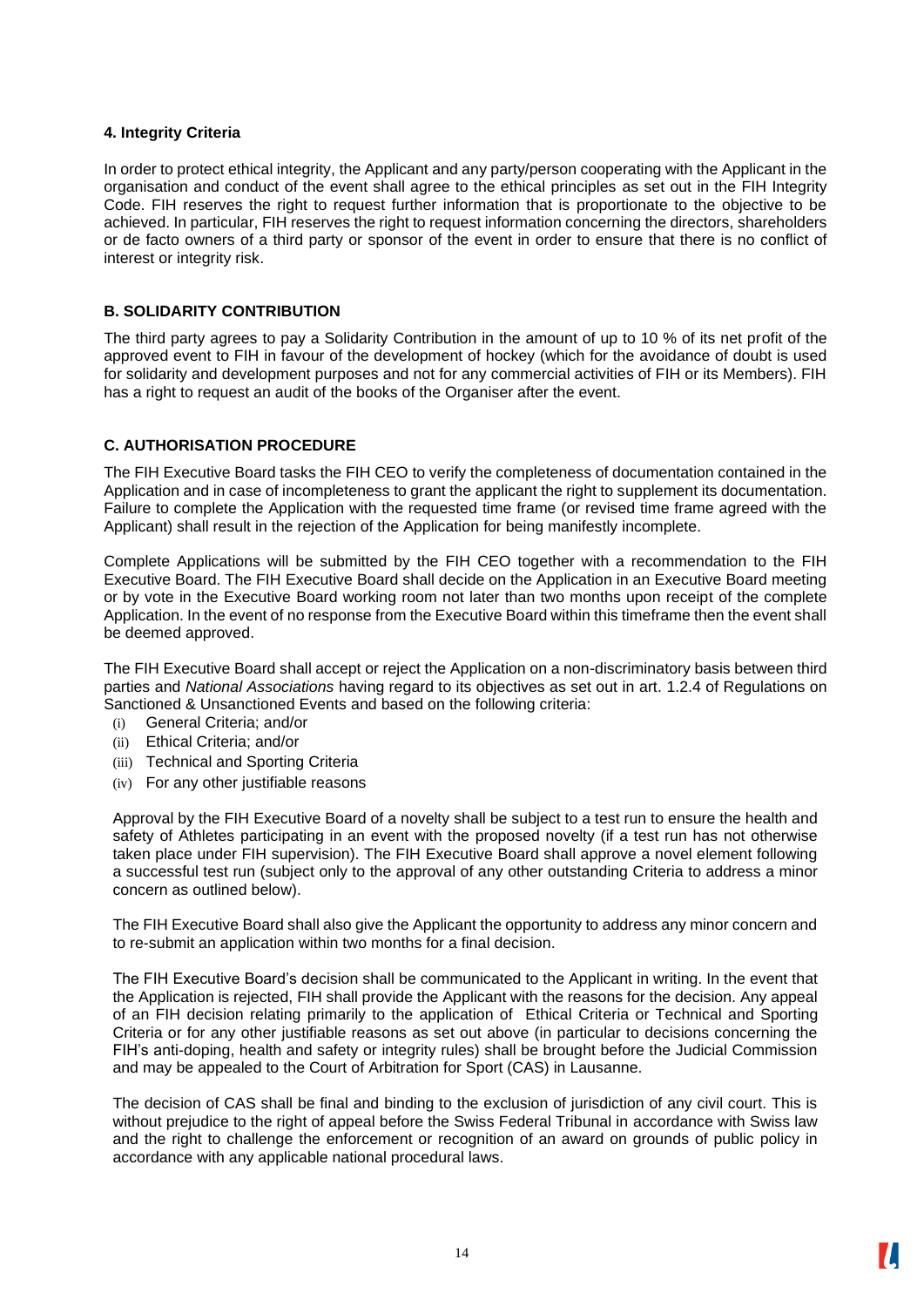#### **D. CONDITIONS FOLLOWING AUTHORISATION**

Upon FIH authorization, the Event Announcement may be posted by the Organisers on the Internet and FIH will include the Event in its Event Calendar on FIH website.

The successful Applicant has permission to use the following statement "Approved by the International Hockey Federation" or "FIH Approved Event" in any correspondence or advertising associated with the Event.

FIH reserves the right to conduct an inspection before the authorized event and to maintain an inspection team on site at all times during the event. The Organisers shall be responsible for the travel, accommodation and subsistence costs of up to 2 FIH member of staff to undertake an inspection visit to ensure that the requisite conditions will be met.

The Applicant shall submit a protocol including all competition results immediately after completion of the Event to FIH.

#### **E. INFORMATION FOR APPLICANTS**

The provisions from FIH Statutes from FIH website [www.fih.ch](http://www.fih.ch/) . Please note that any update to the rules (e.g. Anti-Doping or Integrity Code) are automatically applicable unless otherwise specified in the revised rules. The Applicant is invited to raise any queries and engage in a dialogue with FIH during the application process.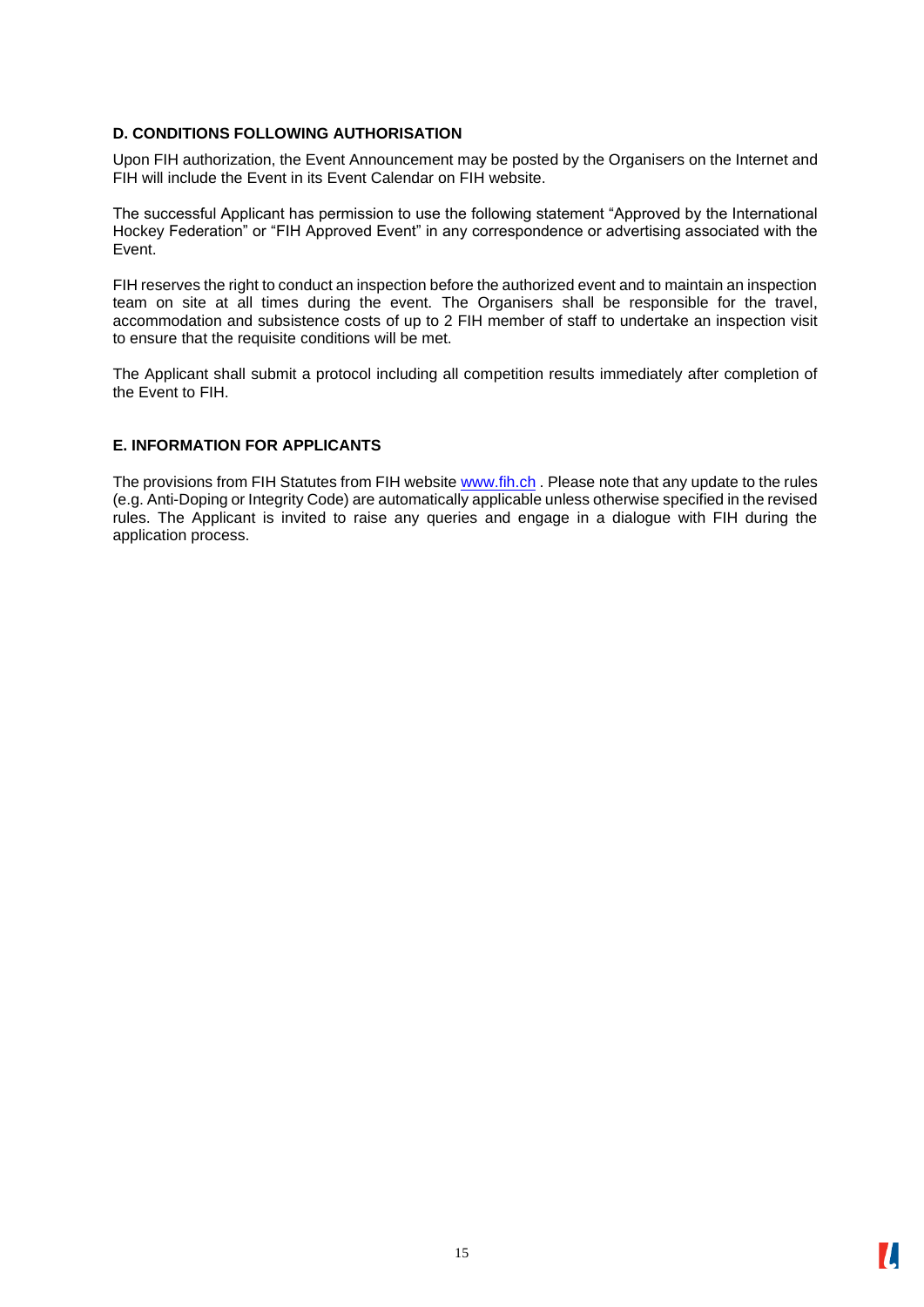#### **ANNEX 2 – EVENTS NOT REQUIRING SANCTIONING**

<span id="page-15-0"></span>Pursuant to the provisions of Article 3.4.6 of the Regulations, FIH has granted advance sanction to the categories of Events listed below.

The categories are not an exhaustive list and, at the discretion of FIH, may be amended from time to time. The categories are as follows:

- i. Any practice matches between two National Teams that is organised by a National Association and is not recorded on TMS, no international caps are awarded and no world ranking points are exchanged;
- ii. Invitational festival type Events, whether 11 a side and of a shorter format, Outdoor or Indoor, where national teams are not playing or there is no prize money involved;
- iii. Touring matches involving university, schools or other educational establishments;
- iv. Any matches or Events involving age limit teams of 20 years or under except those that are FIH or Continental formal Events, such as Youth Olympic Games Qualifying events.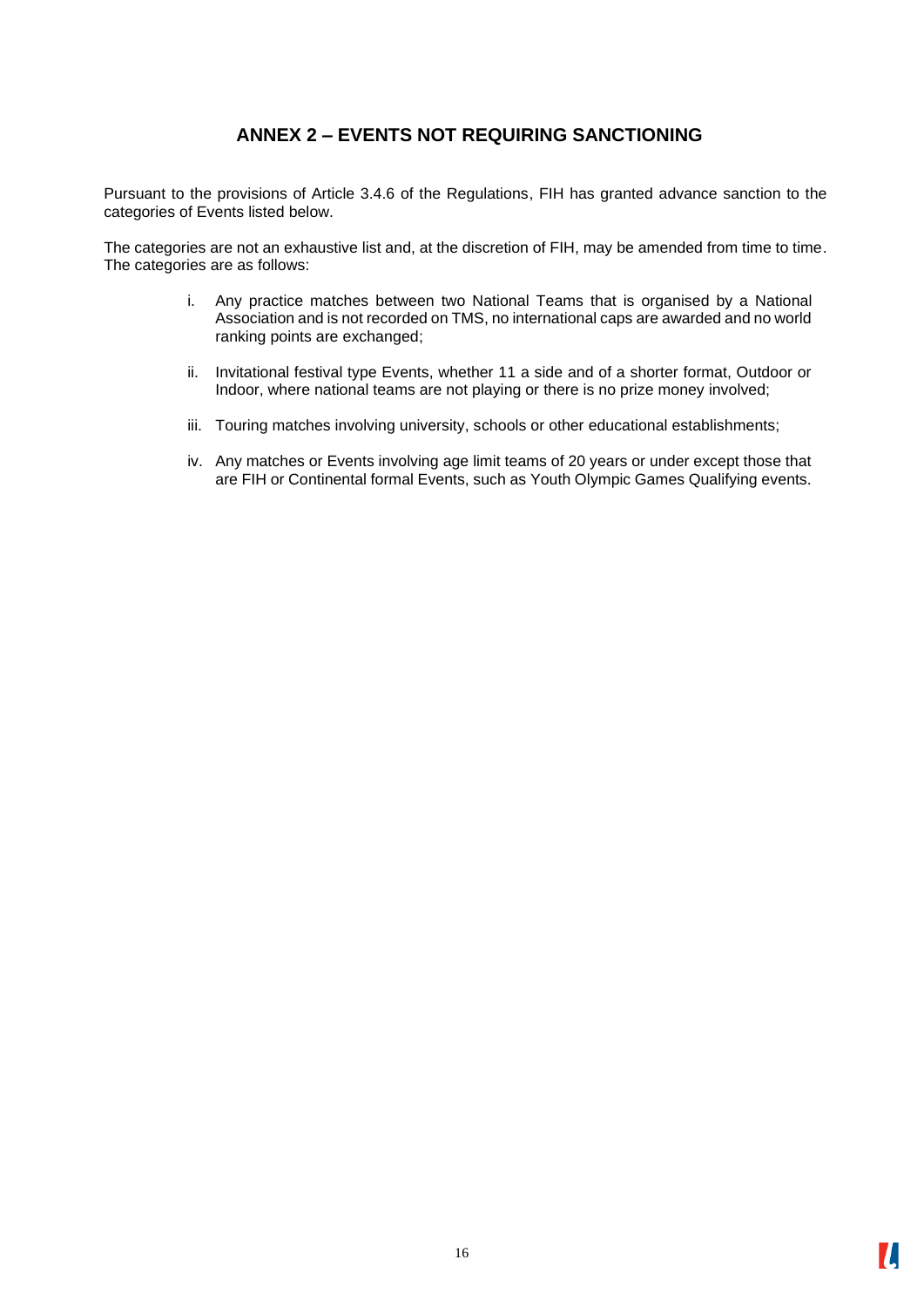#### **APPENDIX - DEFINITIONS AND INTERPRETATION**

<span id="page-16-0"></span>**A1.** In these *Regulations*, the following words and expressions have the meanings set out opposite them:

| Athlete                             | Any person competing in a Hockey event sanctioned by<br>FIH, a CF and/or a National Association.                                                                                                                                                                                                                                                                                                                                                                 |
|-------------------------------------|------------------------------------------------------------------------------------------------------------------------------------------------------------------------------------------------------------------------------------------------------------------------------------------------------------------------------------------------------------------------------------------------------------------------------------------------------------------|
| CEO                                 | The Chief Executive Officer of FIH.                                                                                                                                                                                                                                                                                                                                                                                                                              |
| Congress                            | The Congress of FIH.                                                                                                                                                                                                                                                                                                                                                                                                                                             |
| Continental<br>Federation / CF      | A continental federation established in accordance with the Statutes.                                                                                                                                                                                                                                                                                                                                                                                            |
| Disciplinary<br>Commissioner        | The person with that title appointed under the Statutes.                                                                                                                                                                                                                                                                                                                                                                                                         |
| <b>Domestic Event</b>               | Any Event that does not involve National Representative Teams.                                                                                                                                                                                                                                                                                                                                                                                                   |
| Event                               | Any indoor or outdoor Hockey match, tournament, competition or other<br>event, at whatever level played, whether international, continental,<br>national or local, and including age-group events such as "Masters"<br>events.                                                                                                                                                                                                                                   |
| <b>Effective Date</b>               | As defined in Article 1.4.                                                                                                                                                                                                                                                                                                                                                                                                                                       |
| <b>Executive Board</b>              | The Executive Board of FIH.                                                                                                                                                                                                                                                                                                                                                                                                                                      |
| Federation / FIH                    | The International Hockey Federation.                                                                                                                                                                                                                                                                                                                                                                                                                             |
| Hockey                              | The game of Hockey, including both field and indoor Hockey and other<br>derivatives of the game as decided from time to time by the Executive<br>Board.                                                                                                                                                                                                                                                                                                          |
| <b>Home National</b><br>Association | The National Association in membership of FIH for whose National<br>Representative Team the Athlete in question plays or last played or (if<br>he has not yet played for any National Representative Team) is<br>qualified to play.                                                                                                                                                                                                                              |
|                                     | <b>Explanatory note:</b> If the Athlete is eligible to play for the National<br>Representative Team of more than one National Association, but has not yet<br>played for any of them, he must designate one of those National Associations<br>for purposes of these Regulations, and that will be the National Association<br>from whom a No-Objection Certificate must be obtained to allow him to play in<br>Events organised by another National Association. |
| <b>International Event</b>          | An Event in which National Representative Teams compete, including<br>(without limitation) Events staged as part of a multi-sport event such<br>as the Olympic Games.                                                                                                                                                                                                                                                                                            |
| <b>National Association</b><br>/ NA | A national governing body of Hockey that has been admitted as a<br>member of FIH.                                                                                                                                                                                                                                                                                                                                                                                |
| National                            | A team selected to represent a National Association at any level,<br>Representative Team including age-group teams from Under-16s up to "Masters".                                                                                                                                                                                                                                                                                                               |